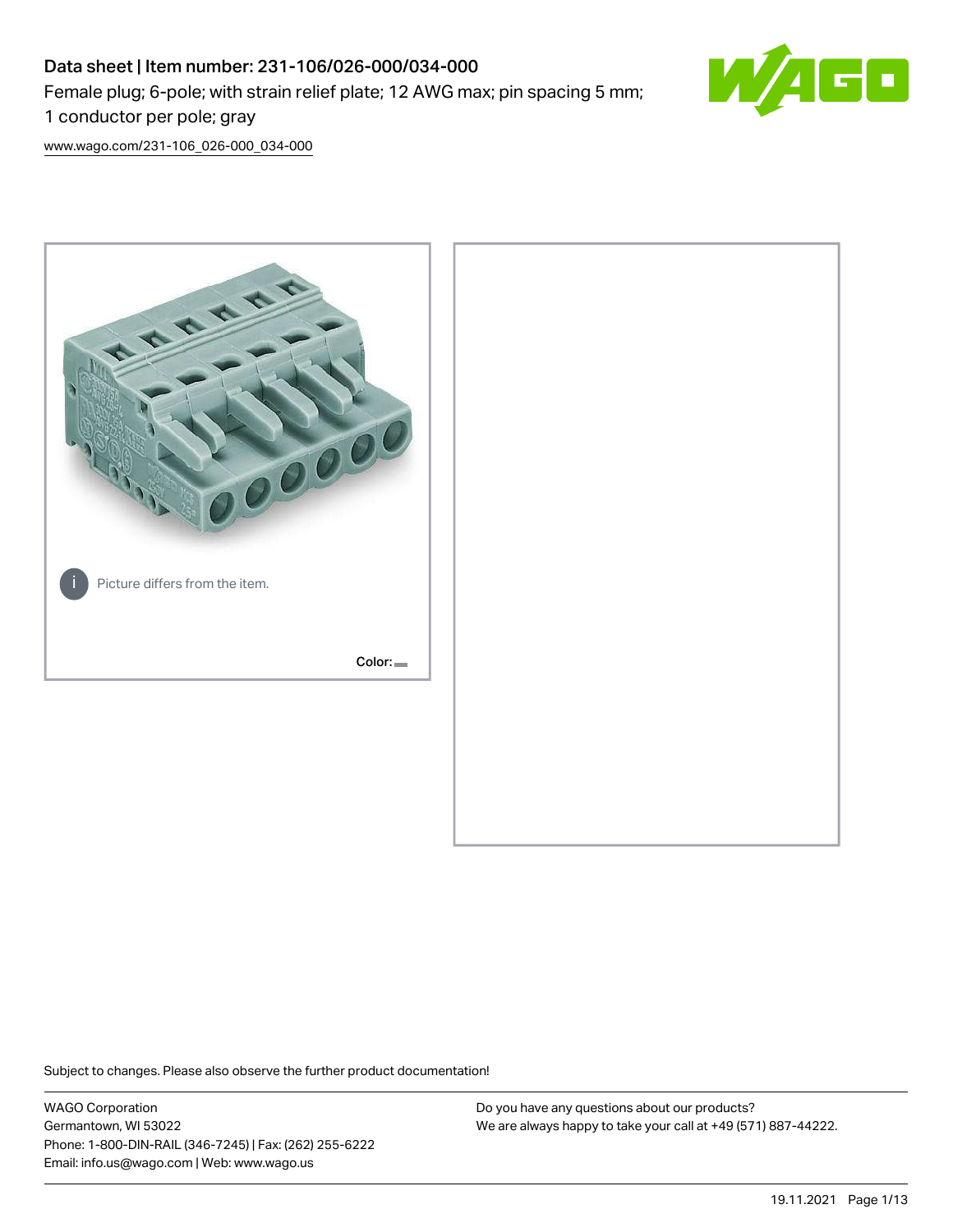

Dimensions in mm

 $L =$  (pole no. x pin spacing) + 1.5 mm

2- to 3-pole female connectors – one latch only

#### Item description

- **Universal connection for all conductor types**
- Easy cable pre-assembly and on-unit wiring via vertical and horizontal CAGE CLAMP<sup>®</sup> actuation  $\blacksquare$
- $\blacksquare$ Integrated test ports
- $\blacksquare$ With coding fingers

Subject to changes. Please also observe the further product documentation! Data

WAGO Corporation Germantown, WI 53022 Phone: 1-800-DIN-RAIL (346-7245) | Fax: (262) 255-6222 Email: info.us@wago.com | Web: www.wago.us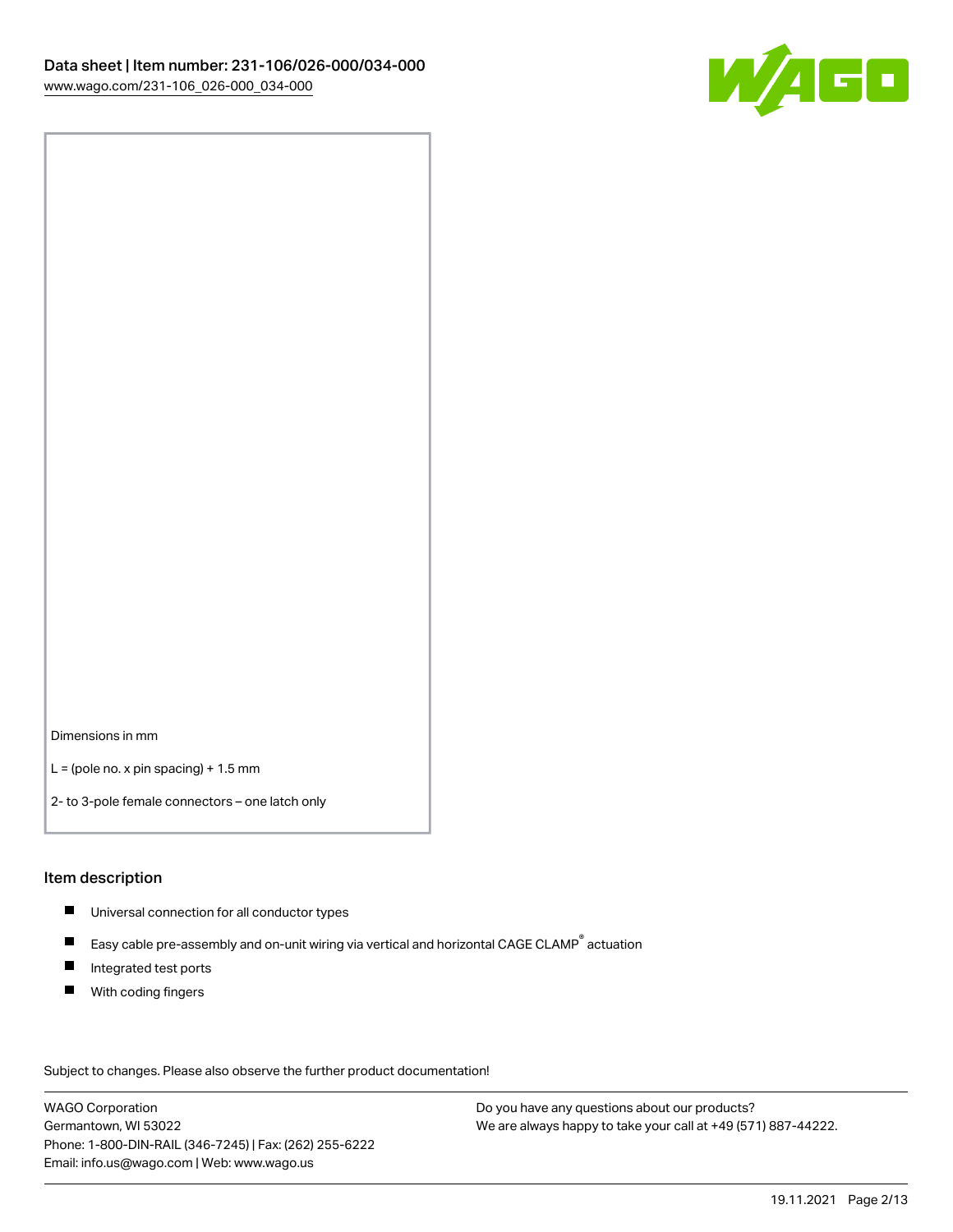

# Data

| Safety information 1 | The MCS-MULTI CONNECTION SYSTEM includes connectors<br>without breaking capacity in accordance with DIN EN 61984. When<br>used as intended, these connectors must not be connected<br>/disconnected when live or under load. The circuit design should<br>ensure header pins, which can be touched, are not live when<br>unmated. |
|----------------------|-----------------------------------------------------------------------------------------------------------------------------------------------------------------------------------------------------------------------------------------------------------------------------------------------------------------------------------|
| Variants:            | Gold-plated or partially gold-plated contact surfaces<br>Other versions (or variants) can be requested from WAGO Sales or<br>configured at https://configurator.wago.com/                                                                                                                                                         |

# Electrical data

# IEC Approvals

| Ratings per                 | IEC/EN 60664-1                                                        |
|-----------------------------|-----------------------------------------------------------------------|
| Rated voltage (III / 3)     | 320 V                                                                 |
| Rated surge voltage (III/3) | 4 <sub>k</sub> V                                                      |
| Rated voltage (III/2)       | 320 V                                                                 |
| Rated surge voltage (III/2) | 4 <sub>k</sub> V                                                      |
| Nominal voltage (II/2)      | 630 V                                                                 |
| Rated surge voltage (II/2)  | 4 <sub>k</sub> V                                                      |
| Rated current               | 16A                                                                   |
| Legend (ratings)            | $(III / 2)$ $\triangle$ Overvoltage category III / Pollution degree 2 |

## UL Approvals

| Approvals per                  | UL 1059 |
|--------------------------------|---------|
| Rated voltage UL (Use Group B) | 300 V   |
| Rated current UL (Use Group B) | 15 A    |
| Rated voltage UL (Use Group D) | 300 V   |
| Rated current UL (Use Group D) | 10 A    |

# Ratings per UL

| Rated voltage UL 1977 | 600 V         |
|-----------------------|---------------|
| Rated current UL 1977 | $\sim$ $\sim$ |

# CSA Approvals

Approvals per CSA

| <b>WAGO Corporation</b>                                | Do you have any questions about our products?                 |
|--------------------------------------------------------|---------------------------------------------------------------|
| Germantown, WI 53022                                   | We are always happy to take your call at +49 (571) 887-44222. |
| Phone: 1-800-DIN-RAIL (346-7245)   Fax: (262) 255-6222 |                                                               |
| Email: info.us@wago.com   Web: www.wago.us             |                                                               |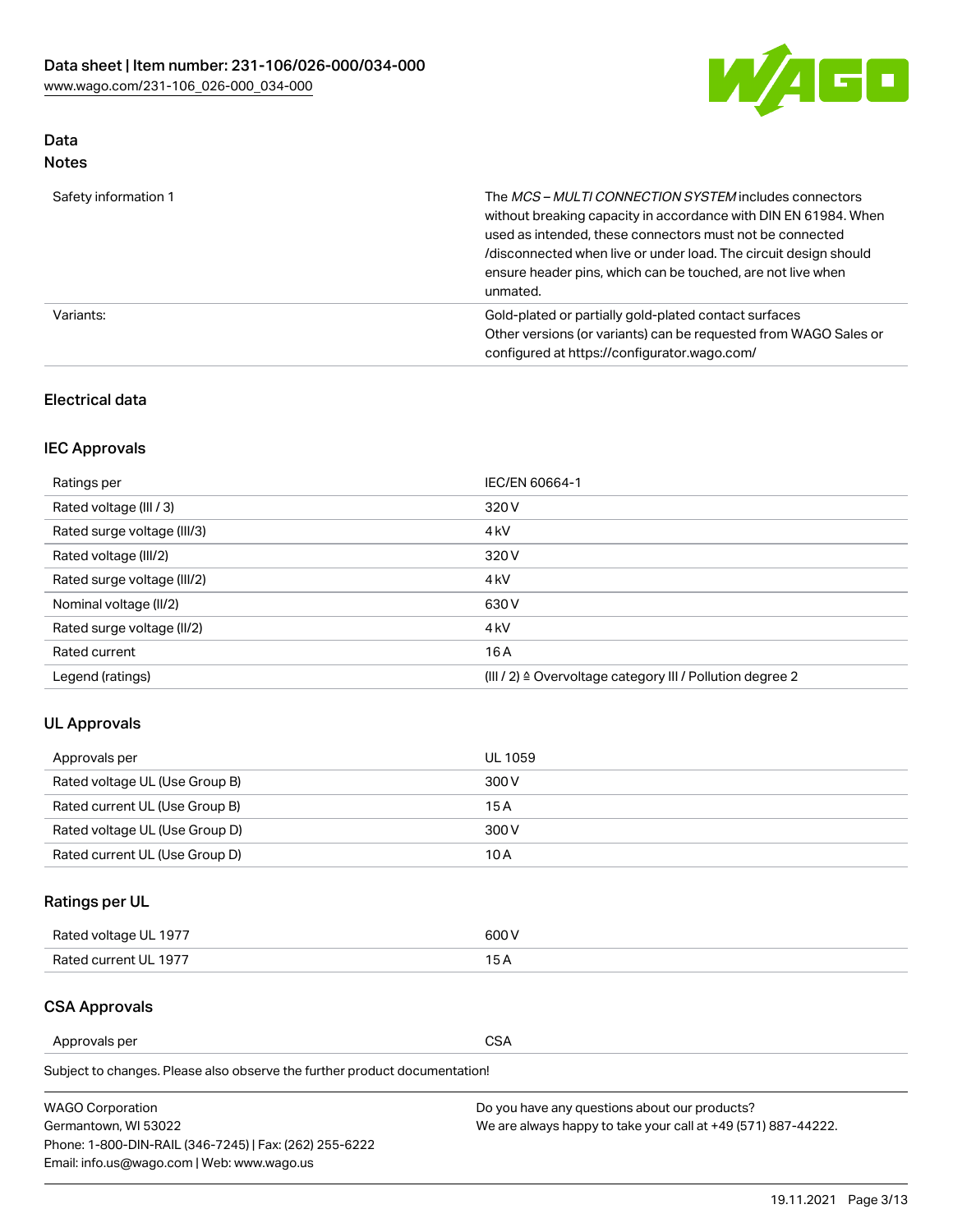

| Rated voltage CSA (Use Group B) | 300 V |
|---------------------------------|-------|
| Rated current CSA (Use Group B) | 15 A  |
| Rated voltage CSA (Use Group D) | 300 V |
| Rated current CSA (Use Group D) | 10 A  |

### Connection data

| Total number of potentials |  |
|----------------------------|--|
| Number of connection types |  |
| Number of levels           |  |

#### Connection 1

| Connection technology                             | CAGE CLAMP®                            |
|---------------------------------------------------|----------------------------------------|
| Actuation type                                    | Operating tool                         |
| Solid conductor                                   | $0.082.5$ mm <sup>2</sup> / 28  12 AWG |
| Fine-stranded conductor                           | $0.082.5$ mm <sup>2</sup> / 28  12 AWG |
| Fine-stranded conductor; with insulated ferrule   | $0.251.5$ mm <sup>2</sup>              |
| Fine-stranded conductor; with uninsulated ferrule | $0.252.5$ mm <sup>2</sup>              |
| Strip length                                      | $89$ mm / 0.31  0.35 inch              |
| Number of poles                                   | 6                                      |
| Conductor entry direction to mating direction     | 0°                                     |

#### Physical data

| Pin spacing | 5 mm / 0.197 inch     |
|-------------|-----------------------|
| Width       | 31.5 mm / 1.24 inch   |
| Height      | 14.3 mm / 0.563 inch  |
| Depth       | 61.45 mm / 2.419 inch |

#### Plug-in connection

| Contact type (pluggable connector) | Female connector/socket |
|------------------------------------|-------------------------|
| Connector (connection type)        | for conductor           |
| Mismating protection               | No                      |
| Locking of plug-in connection      | Without                 |

# Material data

| Color          | gray |
|----------------|------|
| Material group |      |

| <b>WAGO Corporation</b>                                | Do you have any questions about our products?                 |
|--------------------------------------------------------|---------------------------------------------------------------|
| Germantown, WI 53022                                   | We are always happy to take your call at +49 (571) 887-44222. |
| Phone: 1-800-DIN-RAIL (346-7245)   Fax: (262) 255-6222 |                                                               |
| Email: info.us@wago.com   Web: www.wago.us             |                                                               |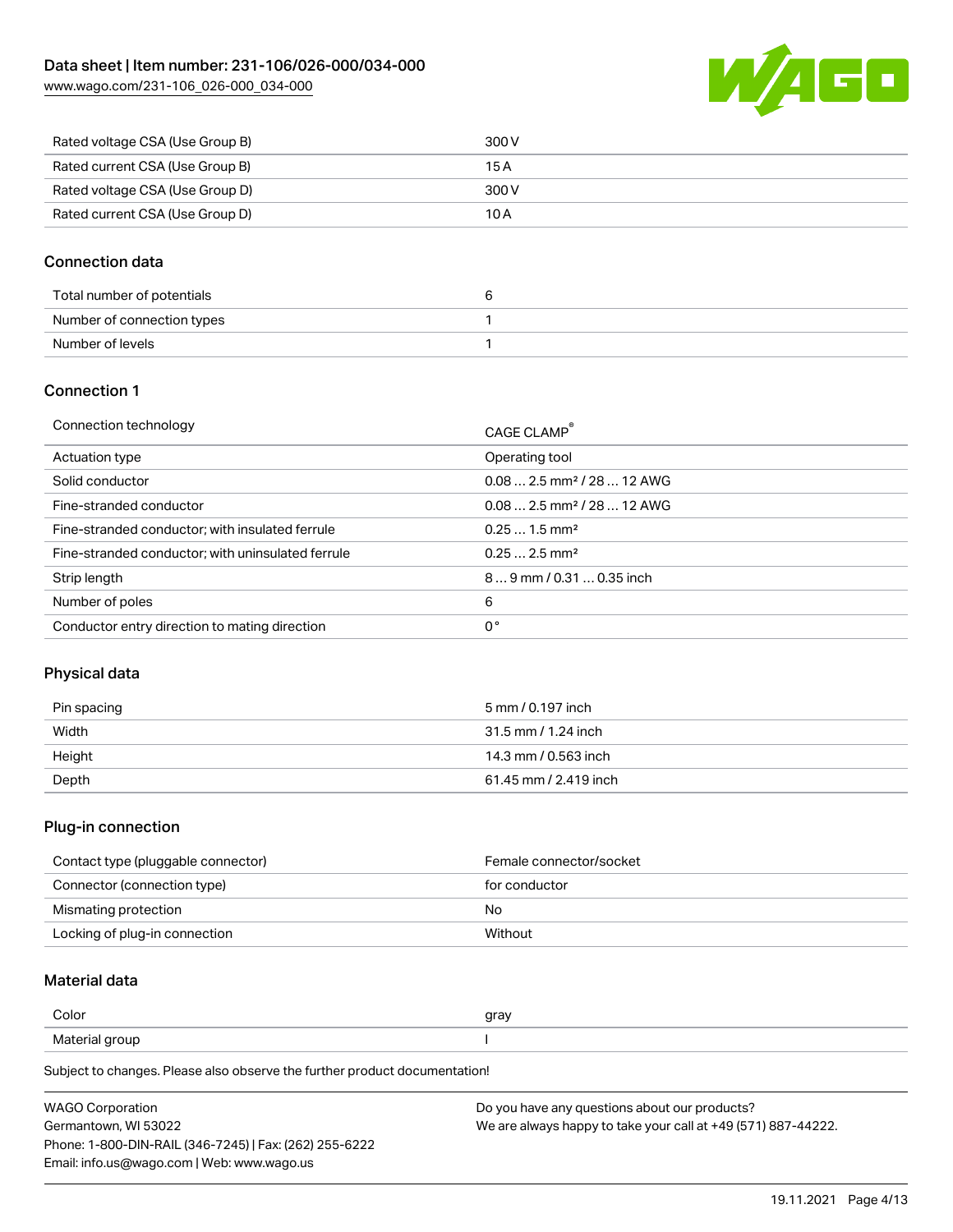

| Insulation material         | Polyamide (PA66)                  |
|-----------------------------|-----------------------------------|
| Flammability class per UL94 | V0                                |
| Clamping spring material    | Chrome nickel spring steel (CrNi) |
| Contact material            | Copper alloy                      |
| Contact plating             | tin-plated                        |
| Fire load                   | 0.199MJ                           |
| Weight                      | 12.3 <sub>g</sub>                 |
|                             |                                   |

### Environmental requirements

| Limit temperature range | . +85 °C<br>- 60  . |  |
|-------------------------|---------------------|--|

#### Commercial data

| <b>Product Group</b>  | 3 (Multi Conn. System) |
|-----------------------|------------------------|
| PU (SPU)              | 50 Stück               |
| Packaging type        | box                    |
| Country of origin     | DE                     |
| <b>GTIN</b>           | 4044918339292          |
| Customs tariff number | 8536694040             |

### Approvals / Certificates

#### Country specific Approvals

|      |                          |                                 | Certificate |
|------|--------------------------|---------------------------------|-------------|
| Logo | Approval                 | <b>Additional Approval Text</b> | name        |
|      | CSA                      | C <sub>22.2</sub>               | 1466354     |
| Æ    | DEKRA Certification B.V. |                                 |             |

#### Ship Approvals

| Logo | Approval                                  | <b>Additional Approval Text</b> | Certificate<br>name             |
|------|-------------------------------------------|---------------------------------|---------------------------------|
| ABS  | <b>ABS</b><br>American Bureau of Shipping | $\overline{\phantom{0}}$        | 19-<br>HG1869876-<br><b>PDA</b> |

#### UL-Approvals

|      |          |                          | Certificate |  |
|------|----------|--------------------------|-------------|--|
| Logo | Approval | Additional Approval Text | name        |  |
|      | UR       | UL 1977                  | E45171      |  |

| <b>WAGO Corporation</b>                                | Do you have any questions about our products?                 |
|--------------------------------------------------------|---------------------------------------------------------------|
| Germantown, WI 53022                                   | We are always happy to take your call at +49 (571) 887-44222. |
| Phone: 1-800-DIN-RAIL (346-7245)   Fax: (262) 255-6222 |                                                               |
| Email: info.us@wago.com   Web: www.wago.us             |                                                               |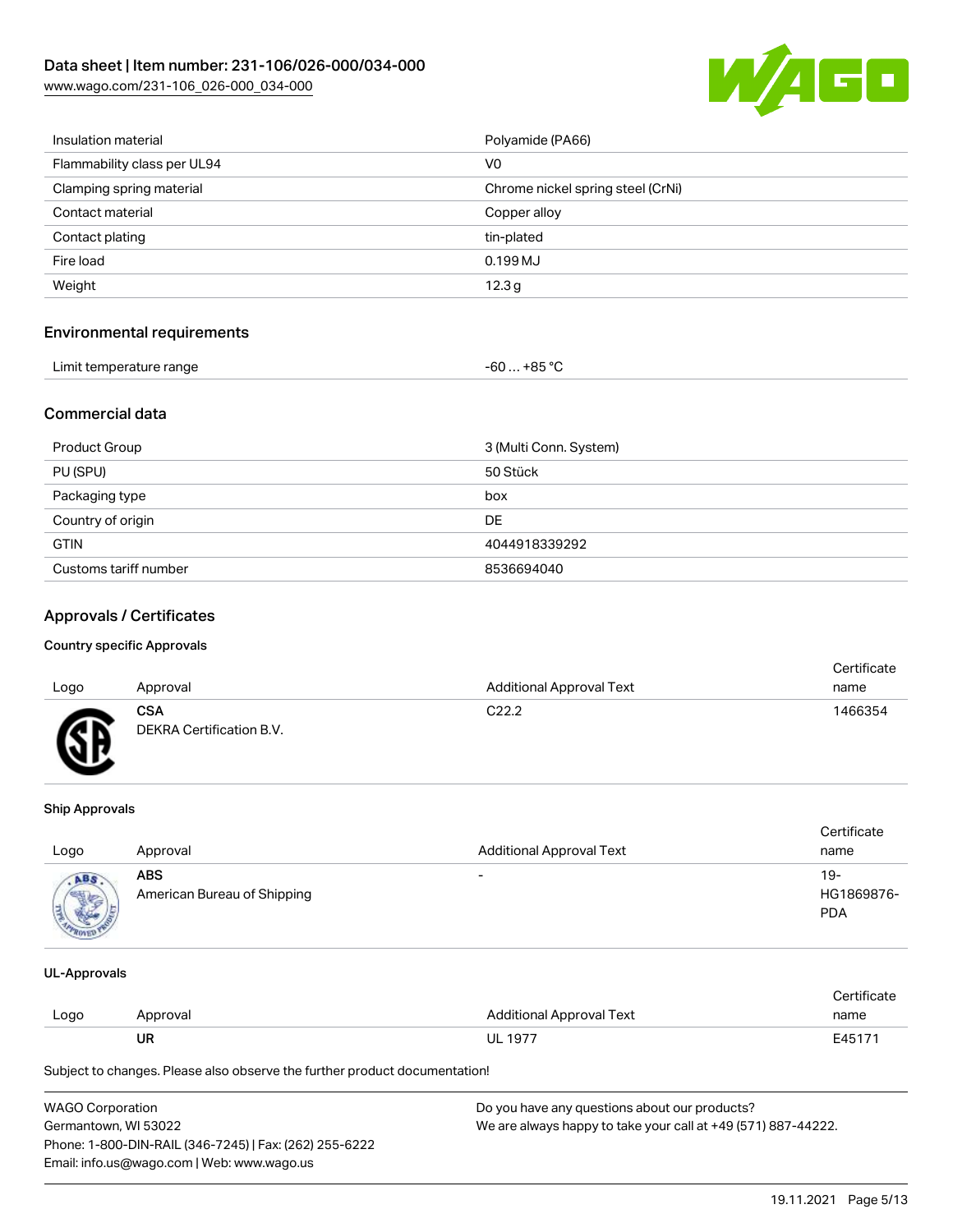



Underwriters Laboratories Inc.

Item no.231-436/001-000

## Counterpart

| ltem no.231-606<br>Male connector; 6-pole; Pin spacing 5 mm; gray | www.wago.com/231-606 |
|-------------------------------------------------------------------|----------------------|
|                                                                   |                      |



Item no.231-136/001-000 Male header; 6-pole; THT; 1.0 x 1.0 mm solder pin; straight; pin spacing 5 mm; gray [www.wago.com/231-136/001-000](https://www.wago.com/231-136/001-000)

Male header; 6-pole; THT; 1.0 x 1.0 mm solder pin; angled; pin spacing 5 mm; gray [www.wago.com/231-436/001-000](https://www.wago.com/231-436/001-000)

#### Optional accessories

#### Tools

| Operating tool          |                                                                                                                 |                      |
|-------------------------|-----------------------------------------------------------------------------------------------------------------|----------------------|
|                         | Item no.: 209-130<br>Operating tool; suitable for 264, 280 and 281 Series; 1-way; of insulating material; white | www.wago.com/209-130 |
|                         | Item no.: 209-132<br>Operating tool; for connecting comb-style jumper bar; 2-way; of insulating material        | www.wago.com/209-132 |
|                         | Item no.: 231-159                                                                                               |                      |
|                         | Operating tool; natural                                                                                         | www.wago.com/231-159 |
|                         | Item no.: 231-231<br>Combination operating tool; red                                                            | www.wago.com/231-231 |
|                         | Item no.: 231-131<br>Operating tool; made of insulating material; 1-way; loose; white                           | www.wago.com/231-131 |
|                         | Item no.: 231-291<br>Operating tool; made of insulating material; 1-way; loose; red                             | www.wago.com/231-291 |
|                         | Item no.: 280-432<br>Operating tool; made of insulating material; 2-way; white                                  | www.wago.com/280-432 |
|                         | Item no.: 280-434<br>Operating tool; made of insulating material; 4-way                                         | www.wago.com/280-434 |
|                         | Subject to changes. Please also observe the further product documentation!                                      |                      |
| <b>WAGO Corporation</b> | Do you have any questions about our products?                                                                   |                      |

Germantown, WI 53022 Phone: 1-800-DIN-RAIL (346-7245) | Fax: (262) 255-6222 Email: info.us@wago.com | Web: www.wago.us

We are always happy to take your call at +49 (571) 887-44222.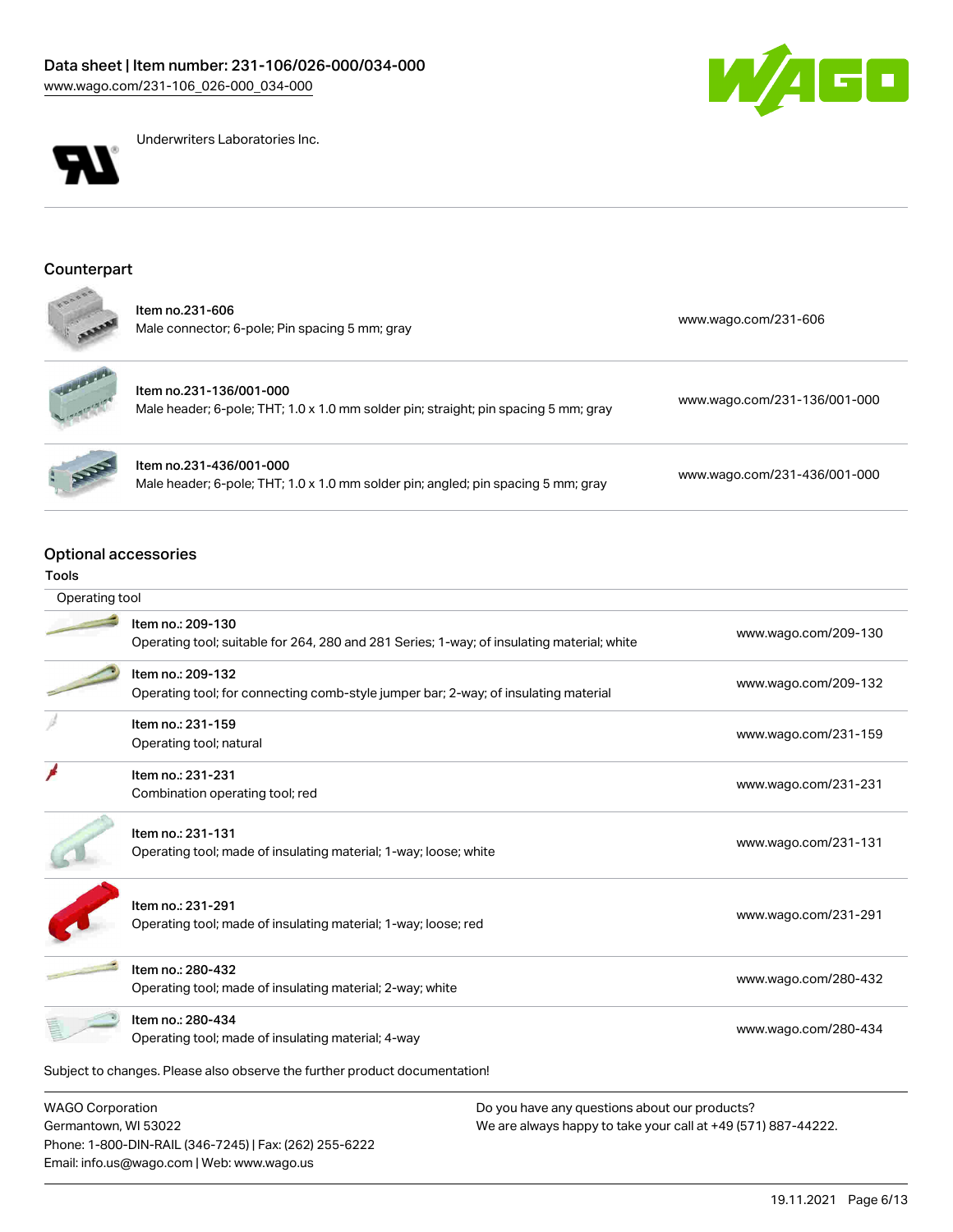# Data sheet | Item number: 231-106/026-000/034-000

[www.wago.com/231-106\\_026-000\\_034-000](http://www.wago.com/231-106_026-000_034-000)

Email: info.us@wago.com | Web: www.wago.us



|                                                 | ltem no.: 280-437<br>Operating tool; made of insulating material; 7-way                                                 |                                                                                                                | www.wago.com/280-437 |
|-------------------------------------------------|-------------------------------------------------------------------------------------------------------------------------|----------------------------------------------------------------------------------------------------------------|----------------------|
|                                                 | Item no.: 280-440<br>Operating tool; made of insulating material; 10-way                                                |                                                                                                                | www.wago.com/280-440 |
|                                                 | Item no.: 280-435<br>Operating tool; made of insulating material; 5-way; gray                                           |                                                                                                                | www.wago.com/280-435 |
|                                                 | Item no.: 280-436<br>Operating tool; made of insulating material; 6-way                                                 |                                                                                                                | www.wago.com/280-436 |
|                                                 | Item no.: 280-438<br>Operating tool; made of insulating material; 8-way                                                 |                                                                                                                | www.wago.com/280-438 |
|                                                 | Item no.: 280-433<br>Operating tool; made of insulating material; 3-way                                                 |                                                                                                                | www.wago.com/280-433 |
| Jumpers                                         |                                                                                                                         |                                                                                                                |                      |
| Jumper                                          |                                                                                                                         |                                                                                                                |                      |
|                                                 | Item no.: 231-905<br>Jumper; for conductor entry; 5-way; insulated; gray                                                |                                                                                                                | www.wago.com/231-905 |
|                                                 | Item no.: 231-903<br>Jumper; for conductor entry; 3-way; insulated; gray                                                |                                                                                                                | www.wago.com/231-903 |
|                                                 | Item no.: 231-907<br>Jumper; for conductor entry; 7-way; insulated; gray                                                |                                                                                                                | www.wago.com/231-907 |
|                                                 | Item no.: 231-910<br>Jumper; for conductor entry; 10-way; insulated; gray                                               |                                                                                                                | www.wago.com/231-910 |
|                                                 | ltem no.: 231-902<br>Jumper; for conductor entry; 2-way; insulated; gray                                                |                                                                                                                | www.wago.com/231-902 |
| <b>Ferrules</b>                                 |                                                                                                                         |                                                                                                                |                      |
| Ferrule                                         |                                                                                                                         |                                                                                                                |                      |
|                                                 | Item no.: 216-101<br>Ferrule; Sleeve for 0.5 mm <sup>2</sup> / AWG 22; uninsulated; electro-tin plated; silver-colored  |                                                                                                                | www.waqo.com/216-101 |
|                                                 | Item no.: 216-104<br>Ferrule; Sleeve for 1.5 mm <sup>2</sup> / AWG 16; uninsulated; electro-tin plated; silver-colored  |                                                                                                                | www.wago.com/216-104 |
|                                                 | Item no.: 216-106<br>Ferrule; Sleeve for 2.5 mm <sup>2</sup> / AWG 14; uninsulated; electro-tin plated; silver-colored  |                                                                                                                | www.wago.com/216-106 |
|                                                 | Item no.: 216-102<br>Ferrule; Sleeve for 0.75 mm <sup>2</sup> / AWG 20; uninsulated; electro-tin plated; silver-colored |                                                                                                                | www.wago.com/216-102 |
|                                                 | Item no.: 216-103<br>Ferrule; Sleeve for 1 mm <sup>2</sup> / AWG 18; uninsulated; electro-tin plated                    |                                                                                                                | www.wago.com/216-103 |
|                                                 | Subject to changes. Please also observe the further product documentation!                                              |                                                                                                                |                      |
| <b>WAGO Corporation</b><br>Germantown, WI 53022 | Phone: 1-800-DIN-RAIL (346-7245)   Fax: (262) 255-6222                                                                  | Do you have any questions about our products?<br>We are always happy to take your call at +49 (571) 887-44222. |                      |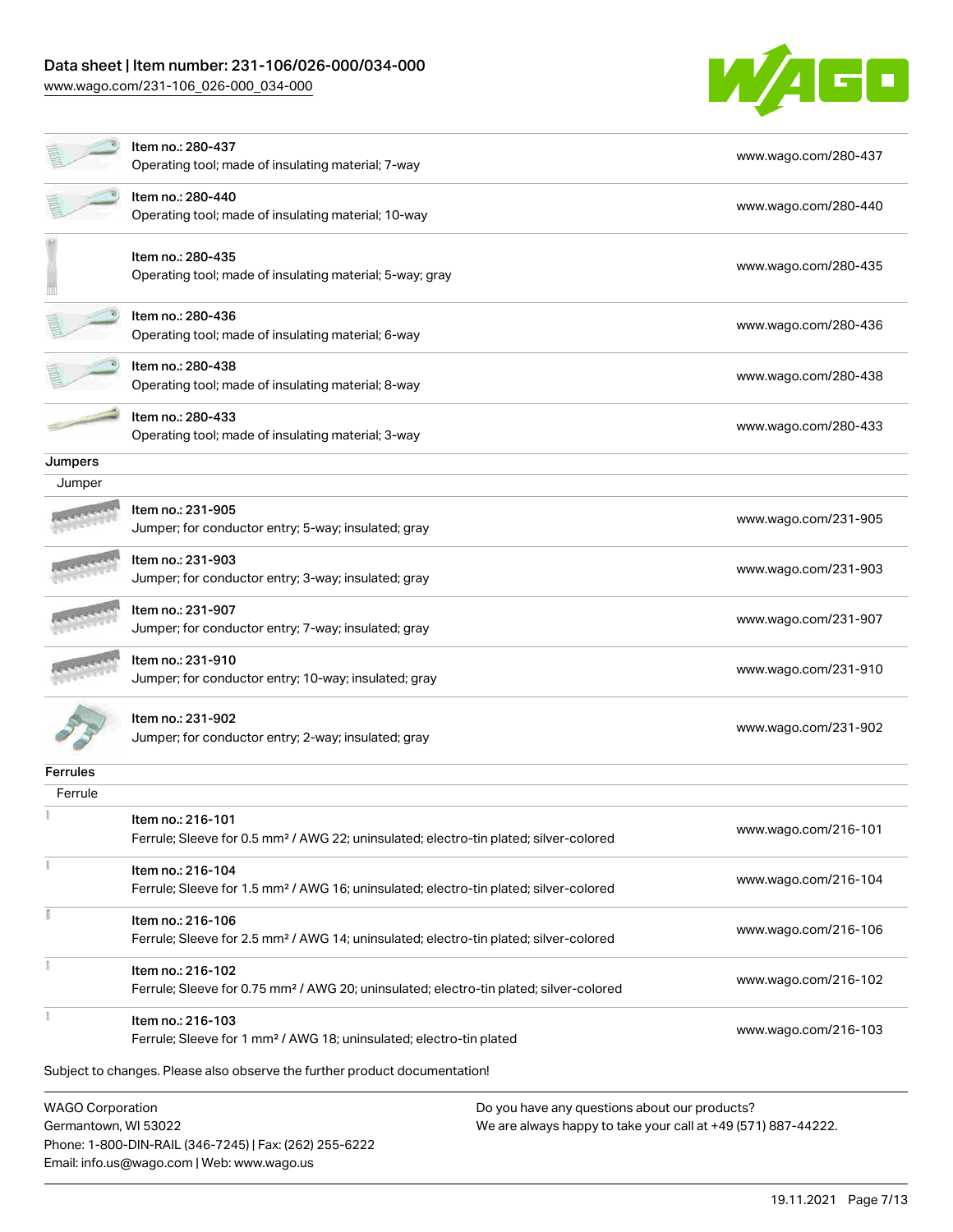# Data sheet | Item number: 231-106/026-000/034-000

[www.wago.com/231-106\\_026-000\\_034-000](http://www.wago.com/231-106_026-000_034-000)



|               | Item no.: 216-123                                                                                                                                             | www.wago.com/216-123 |  |
|---------------|---------------------------------------------------------------------------------------------------------------------------------------------------------------|----------------------|--|
|               | Ferrule; Sleeve for 1 mm <sup>2</sup> / AWG 18; uninsulated; electro-tin plated; silver-colored                                                               |                      |  |
|               | Item no.: 216-122                                                                                                                                             |                      |  |
|               | Ferrule; Sleeve for 0.75 mm <sup>2</sup> / AWG 20; uninsulated; electro-tin plated; silver-colored                                                            | www.wago.com/216-122 |  |
| I.            | Item no.: 216-124                                                                                                                                             |                      |  |
|               | Ferrule; Sleeve for 1.5 mm <sup>2</sup> / AWG 16; uninsulated; electro-tin plated                                                                             | www.wago.com/216-124 |  |
|               | Item no.: 216-142                                                                                                                                             |                      |  |
|               | Ferrule; Sleeve for 0.75 mm <sup>2</sup> / 18 AWG; uninsulated; electro-tin plated; electrolytic copper; gastight<br>crimped; acc. to DIN 46228, Part 1/08.92 | www.wago.com/216-142 |  |
|               | Item no.: 216-132                                                                                                                                             | www.wago.com/216-132 |  |
|               | Ferrule; Sleeve for 0.34 mm <sup>2</sup> / AWG 24; uninsulated; electro-tin plated                                                                            |                      |  |
| $\frac{1}{3}$ | Item no.: 216-121                                                                                                                                             |                      |  |
|               | Ferrule; Sleeve for 0.5 mm <sup>2</sup> / AWG 22; uninsulated; electro-tin plated; silver-colored                                                             | www.wago.com/216-121 |  |
|               | Item no.: 216-143                                                                                                                                             |                      |  |
|               | Ferrule; Sleeve for 1 mm <sup>2</sup> / AWG 18; uninsulated; electro-tin plated; electrolytic copper; gastight<br>crimped; acc. to DIN 46228, Part 1/08.92    | www.wago.com/216-143 |  |
|               | Item no.: 216-131                                                                                                                                             |                      |  |
|               | Ferrule; Sleeve for 0.25 mm <sup>2</sup> / AWG 24; uninsulated; electro-tin plated; silver-colored                                                            | www.wago.com/216-131 |  |
|               | Item no.: 216-141                                                                                                                                             |                      |  |
|               | Ferrule; Sleeve for 0.5 mm <sup>2</sup> / 20 AWG; uninsulated; electro-tin plated; electrolytic copper; gastight<br>crimped; acc. to DIN 46228, Part 1/08.92  | www.wago.com/216-141 |  |
| A.            | Item no.: 216-152                                                                                                                                             | www.wago.com/216-152 |  |
|               | Ferrule; Sleeve for 0.34 mm <sup>2</sup> / AWG 24; uninsulated; electro-tin plated                                                                            |                      |  |
|               | Item no.: 216-203                                                                                                                                             | www.wago.com/216-203 |  |
|               | Ferrule; Sleeve for 1 mm <sup>2</sup> / AWG 18; insulated; electro-tin plated; red                                                                            |                      |  |
|               | Item no.: 216-202                                                                                                                                             |                      |  |
|               | Ferrule; Sleeve for 0.75 mm <sup>2</sup> / 18 AWG; insulated; electro-tin plated; gray                                                                        | www.wago.com/216-202 |  |
|               | Item no.: 216-151                                                                                                                                             |                      |  |
|               | Ferrule; Sleeve for 0.25 mm <sup>2</sup> / AWG 24; uninsulated; electro-tin plated                                                                            | www.wago.com/216-151 |  |
| 1             | Item no.: 216-204                                                                                                                                             |                      |  |
|               | Ferrule; Sleeve for 1.5 mm <sup>2</sup> / AWG 16; insulated; electro-tin plated; black                                                                        | www.wago.com/216-204 |  |
|               | Item no.: 216-144                                                                                                                                             |                      |  |
|               | Ferrule; Sleeve for 1.5 mm <sup>2</sup> / AWG 16; uninsulated; electro-tin plated; electrolytic copper; gastight                                              | www.wago.com/216-144 |  |
|               | crimped; acc. to DIN 46228, Part 1/08.92; silver-colored                                                                                                      |                      |  |
|               | Item no.: 216-201                                                                                                                                             | www.wago.com/216-201 |  |
|               | Ferrule; Sleeve for 0.5 mm <sup>2</sup> / 20 AWG; insulated; electro-tin plated; white                                                                        |                      |  |
|               | Item no.: 216-223                                                                                                                                             | www.wago.com/216-223 |  |
|               | Ferrule; Sleeve for 1 mm <sup>2</sup> / AWG 18; insulated; electro-tin plated; red                                                                            |                      |  |
|               | Item no.: 216-241                                                                                                                                             |                      |  |

| <b>WAGO Corporation</b>                                | Do you have any questions about our products?                 |
|--------------------------------------------------------|---------------------------------------------------------------|
| Germantown, WI 53022                                   | We are always happy to take your call at +49 (571) 887-44222. |
| Phone: 1-800-DIN-RAIL (346-7245)   Fax: (262) 255-6222 |                                                               |
| Email: info.us@wago.com   Web: www.wago.us             |                                                               |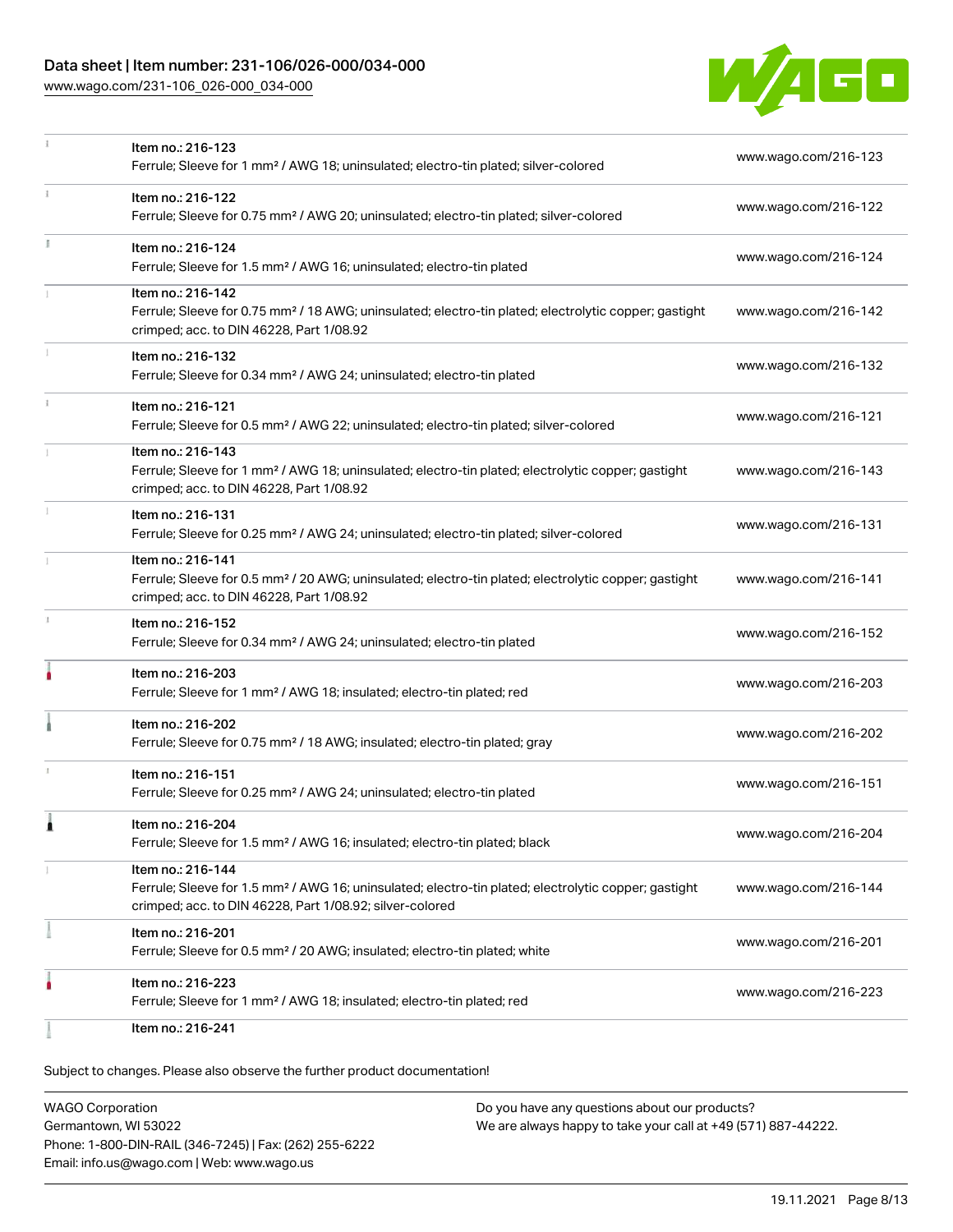## Data sheet | Item number: 231-106/026-000/034-000

[www.wago.com/231-106\\_026-000\\_034-000](http://www.wago.com/231-106_026-000_034-000)



|   | Item no.: 216-242                                                                                                                                                                                       |                      |
|---|---------------------------------------------------------------------------------------------------------------------------------------------------------------------------------------------------------|----------------------|
|   | Ferrule; Sleeve for 0.75 mm <sup>2</sup> / 18 AWG; insulated; electro-tin plated; electrolytic copper; gastight<br>crimped; acc. to DIN 46228, Part 4/09.90; gray                                       | www.wago.com/216-242 |
|   | Item no.: 216-222<br>Ferrule; Sleeve for 0.75 mm <sup>2</sup> / 18 AWG; insulated; electro-tin plated; gray                                                                                             | www.wago.com/216-222 |
|   | Item no.: 216-221<br>Ferrule; Sleeve for 0.5 mm <sup>2</sup> / 20 AWG; insulated; electro-tin plated; white                                                                                             | www.wago.com/216-221 |
| Â | Item no.: 216-224<br>Ferrule; Sleeve for 1.5 mm <sup>2</sup> / AWG 16; insulated; electro-tin plated; black                                                                                             | www.wago.com/216-224 |
|   | Item no.: 216-243<br>Ferrule; Sleeve for 1 mm <sup>2</sup> / AWG 18; insulated; electro-tin plated; electrolytic copper; gastight crimped; www.wago.com/216-243<br>acc. to DIN 46228, Part 4/09.90; red |                      |
| 1 | Item no.: 216-244<br>Ferrule; Sleeve for 1.5 mm <sup>2</sup> / AWG 16; insulated; electro-tin plated; electrolytic copper; gastight<br>crimped; acc. to DIN 46228, Part 4/09.90; black                  | www.wago.com/216-244 |
|   | Item no.: 216-263<br>Ferrule; Sleeve for 1 mm <sup>2</sup> / AWG 18; insulated; electro-tin plated; electrolytic copper; gastight crimped; www.wago.com/216-263<br>acc. to DIN 46228, Part 4/09.90; red |                      |
| Â | Item no.: 216-264<br>Ferrule; Sleeve for 1.5 mm <sup>2</sup> / AWG 16; insulated; electro-tin plated; electrolytic copper; gastight<br>crimped; acc. to DIN 46228, Part 4/09.90; black                  | www.wago.com/216-264 |
| Â | Item no.: 216-284<br>Ferrule; Sleeve for 1.5 mm <sup>2</sup> / AWG 16; insulated; electro-tin plated; electrolytic copper; gastight<br>crimped; acc. to DIN 46228, Part 4/09.90; black                  | www.wago.com/216-284 |
|   | Item no.: 216-262<br>Ferrule; Sleeve for 0.75 mm <sup>2</sup> / 18 AWG; insulated; electro-tin plated; electrolytic copper; gastight<br>crimped; acc. to DIN 46228, Part 4/09.90; gray                  | www.wago.com/216-262 |
|   | Item no.: 216-301<br>Ferrule; Sleeve for 0.25 mm <sup>2</sup> / AWG 24; insulated; electro-tin plated; yellow                                                                                           | www.wago.com/216-301 |
|   | Item no.: 216-321<br>Ferrule; Sleeve for 0.25 mm <sup>2</sup> / AWG 24; insulated; electro-tin plated; yellow                                                                                           | www.wago.com/216-321 |
|   | Item no.: 216-322<br>Ferrule; Sleeve for 0.34 mm <sup>2</sup> / 22 AWG; insulated; electro-tin plated; green                                                                                            | www.wago.com/216-322 |
| ٠ | Item no.: 216-302<br>Ferrule; Sleeve for 0.34 mm <sup>2</sup> / 22 AWG; insulated; electro-tin plated; green                                                                                            | www.wago.com/216-302 |

**COLLEGE** Leece

Item no.: 231-672

Insulation stop; 0.75 - 1 mm²; dark gray [www.wago.com/231-672](http://www.wago.com/231-672)

Subject to changes. Please also observe the further product documentation!

WAGO Corporation Germantown, WI 53022 Phone: 1-800-DIN-RAIL (346-7245) | Fax: (262) 255-6222 Email: info.us@wago.com | Web: www.wago.us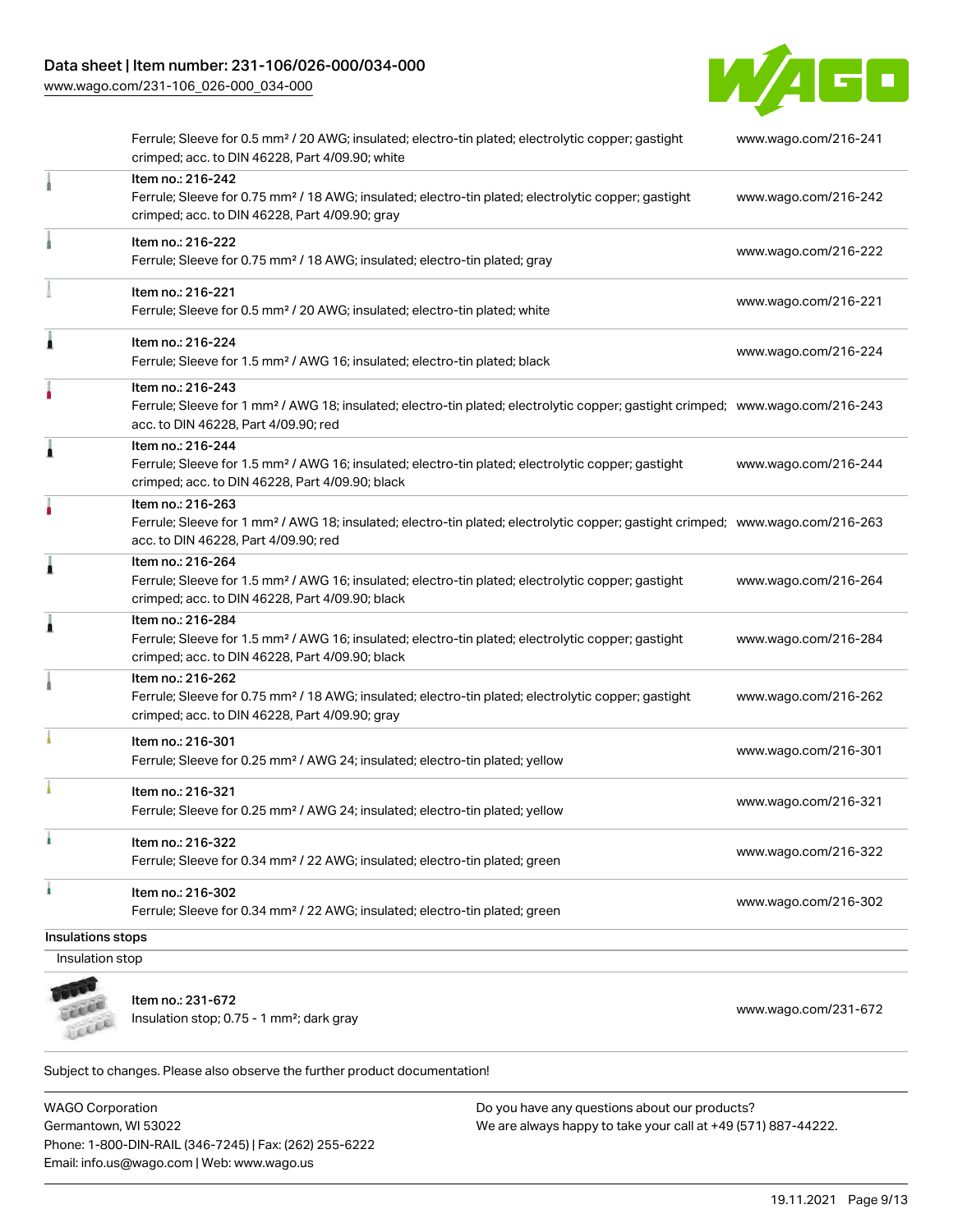$\overline{ }$ 



|                            | Item no.: 231-670<br>Insulation stop; 0.08-0.2 mm <sup>2</sup> / 0.2 mm <sup>2</sup> "s"; white                                                                                                 | www.wago.com/231-670             |
|----------------------------|-------------------------------------------------------------------------------------------------------------------------------------------------------------------------------------------------|----------------------------------|
|                            | Item no.: 231-671<br>Insulation stop; 0.25 - 0.5 mm <sup>2</sup> ; light gray                                                                                                                   | www.wago.com/231-671             |
| Strain relief              |                                                                                                                                                                                                 |                                  |
| Strain relief housing      |                                                                                                                                                                                                 |                                  |
|                            | Item no.: 232-606<br>Strain relief housing; gray                                                                                                                                                | www.wago.com/232-606             |
| Cover                      |                                                                                                                                                                                                 |                                  |
| Cover                      |                                                                                                                                                                                                 |                                  |
|                            | Item no.: 231-668<br>Lockout caps; for covering unused clamping units; gray                                                                                                                     | www.wago.com/231-668             |
| Marking accessories        |                                                                                                                                                                                                 |                                  |
| Marking strip              |                                                                                                                                                                                                 |                                  |
|                            | Item no.: 210-331/500-103<br>Marking strips; as a DIN A4 sheet; MARKED; 1-12 (300x); Height of marker strip: 2.3 mm/0.091 in; Strip<br>length 182 mm; Horizontal marking; Self-adhesive; white  | www.wago.com/210-331<br>/500-103 |
|                            | Item no.: 210-331/500-104<br>Marking strips; as a DIN A4 sheet; MARKED; 13-24 (300x); Height of marker strip: 2.3 mm/0.091 in; Strip<br>length 182 mm; Horizontal marking; Self-adhesive; white | www.wago.com/210-331<br>/500-104 |
|                            | Item no.: 210-332/500-202<br>Marking strips; as a DIN A4 sheet; MARKED; 1-16 (160x); Height of marker strip: 3 mm; Strip length 182<br>mm; Horizontal marking; Self-adhesive; white             | www.wago.com/210-332<br>/500-202 |
|                            | Item no.: 210-332/500-206<br>Marking strips; as a DIN A4 sheet; MARKED; 33-48 (160x); Height of marker strip: 3 mm; Strip length<br>182 mm; Horizontal marking; Self-adhesive; white            | www.wago.com/210-332<br>/500-206 |
|                            | Item no.: 210-332/500-205<br>Marking strips; as a DIN A4 sheet; MARKED; 1-32 (80x); Height of marker strip: 3 mm; Strip length 182<br>mm; Horizontal marking; Self-adhesive; white              | www.wago.com/210-332<br>/500-205 |
|                            | Item no.: 210-332/500-204<br>Marking strips; as a DIN A4 sheet; MARKED; 17-32 (160x); Height of marker strip: 3 mm; Strip length<br>182 mm; Horizontal marking; Self-adhesive; white            | www.wago.com/210-332<br>/500-204 |
| <b>Testing accessories</b> |                                                                                                                                                                                                 |                                  |
| Testing accessories        |                                                                                                                                                                                                 |                                  |

Subject to changes. Please also observe the further product documentation!

WAGO Corporation Germantown, WI 53022 Phone: 1-800-DIN-RAIL (346-7245) | Fax: (262) 255-6222 Email: info.us@wago.com | Web: www.wago.us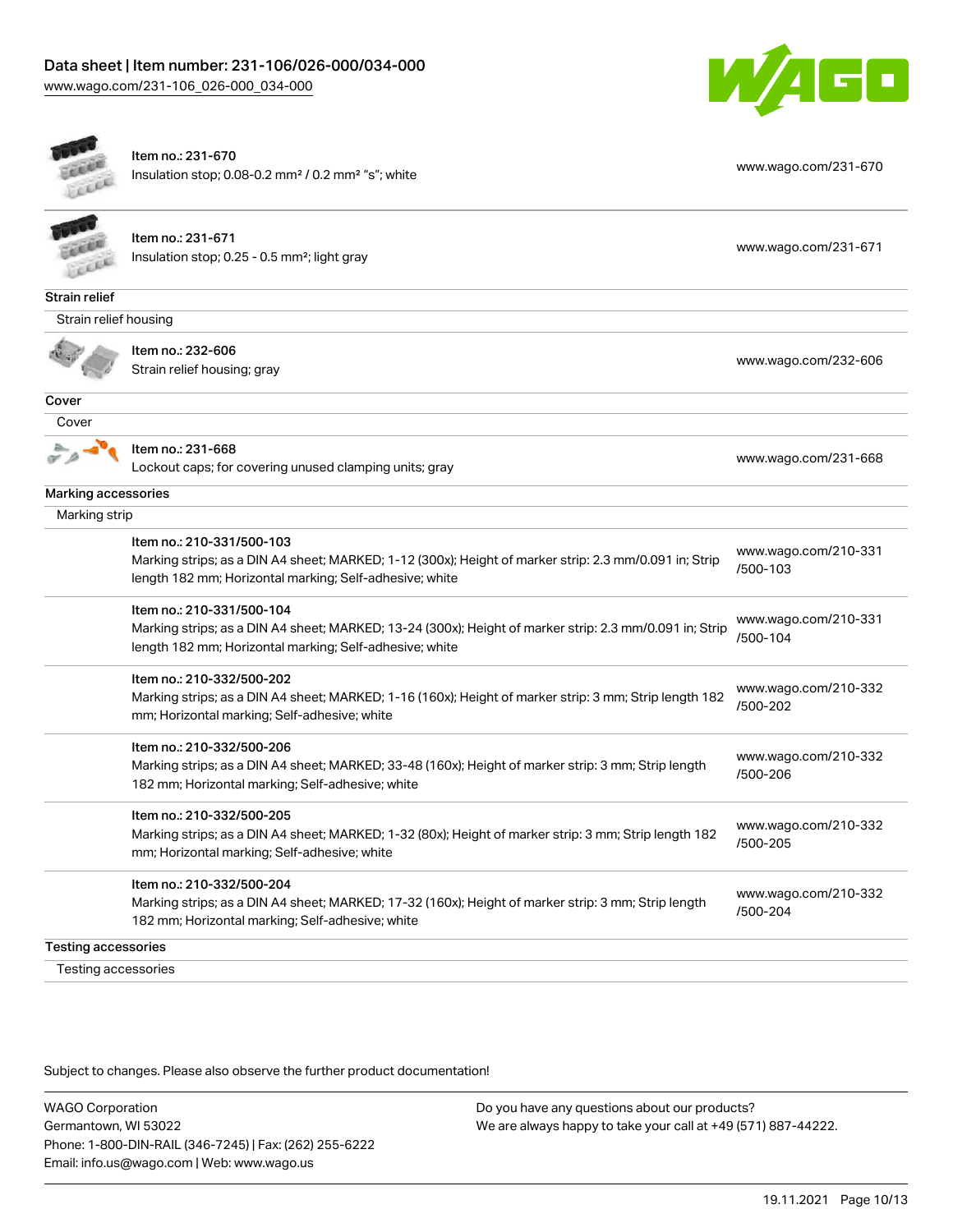



Item no.: 210-136 Test plug; 2 mm Ø; with 500 mm cable [www.wago.com/210-136](http://www.wago.com/210-136)

| Item no.: 231-661<br>Test plugs for female connectors; for 5 mm and 5.08 mm pin spacing; 2,50 mm <sup>2</sup> ; light gray                     |            | www.wago.com/231-661 |          |
|------------------------------------------------------------------------------------------------------------------------------------------------|------------|----------------------|----------|
| <b>Downloads</b>                                                                                                                               |            |                      |          |
| <b>Documentation</b>                                                                                                                           |            |                      |          |
| <b>Additional Information</b>                                                                                                                  |            |                      |          |
| Technical explanations                                                                                                                         | 2019 Apr 3 | pdf<br>2.0 MB        | Download |
|                                                                                                                                                |            |                      |          |
| <b>Environmental Product Compliance</b>                                                                                                        |            |                      |          |
| <b>Compliance Search</b>                                                                                                                       |            |                      |          |
| Environmental Product Compliance 231-106/026-000/034-000                                                                                       |            | <b>URL</b>           | Download |
| 1-conductor female connector; CAGE CLAMP®; 2.5 mm <sup>2</sup> ; Pin spacing 5 mm; 6-pole;<br>Strain relief plate; 2,50 mm <sup>2</sup> ; gray |            |                      |          |

## Installation Notes



Inserting a conductor via 3.5 mm screwdriver – CAGE CLAMP® actuation parallel to conductor entry.



Inserting a conductor via 3.5 mm screwdriver – CAGE CLAMP® actuation perpendicular to conductor entry.



Inserting a conductor into CAGE CLAMP® unit via operating lever (231-291).

Subject to changes. Please also observe the further product documentation!

WAGO Corporation Germantown, WI 53022 Phone: 1-800-DIN-RAIL (346-7245) | Fax: (262) 255-6222 Email: info.us@wago.com | Web: www.wago.us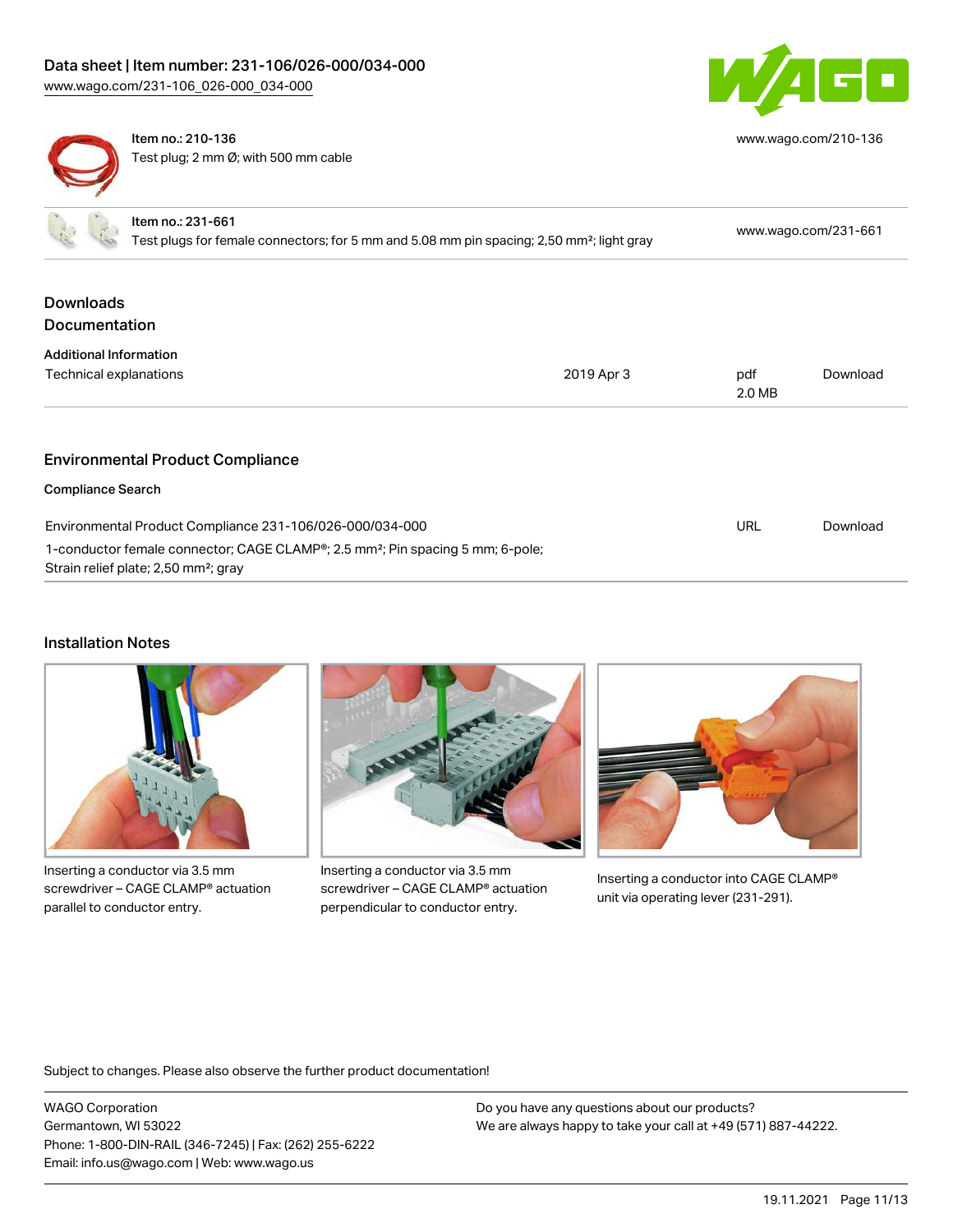



Inserting a conductor via operating tool.



Coding a female connector by removing coding finger(s).



Testing – female connector with CAGE CLAMP®

Integrated test ports for testing perpendicular to conductor entry via 2 or 2.3 mm Ø test plug

#### Installation

Subject to changes. Please also observe the further product documentation!

WAGO Corporation Germantown, WI 53022 Phone: 1-800-DIN-RAIL (346-7245) | Fax: (262) 255-6222 Email: info.us@wago.com | Web: www.wago.us